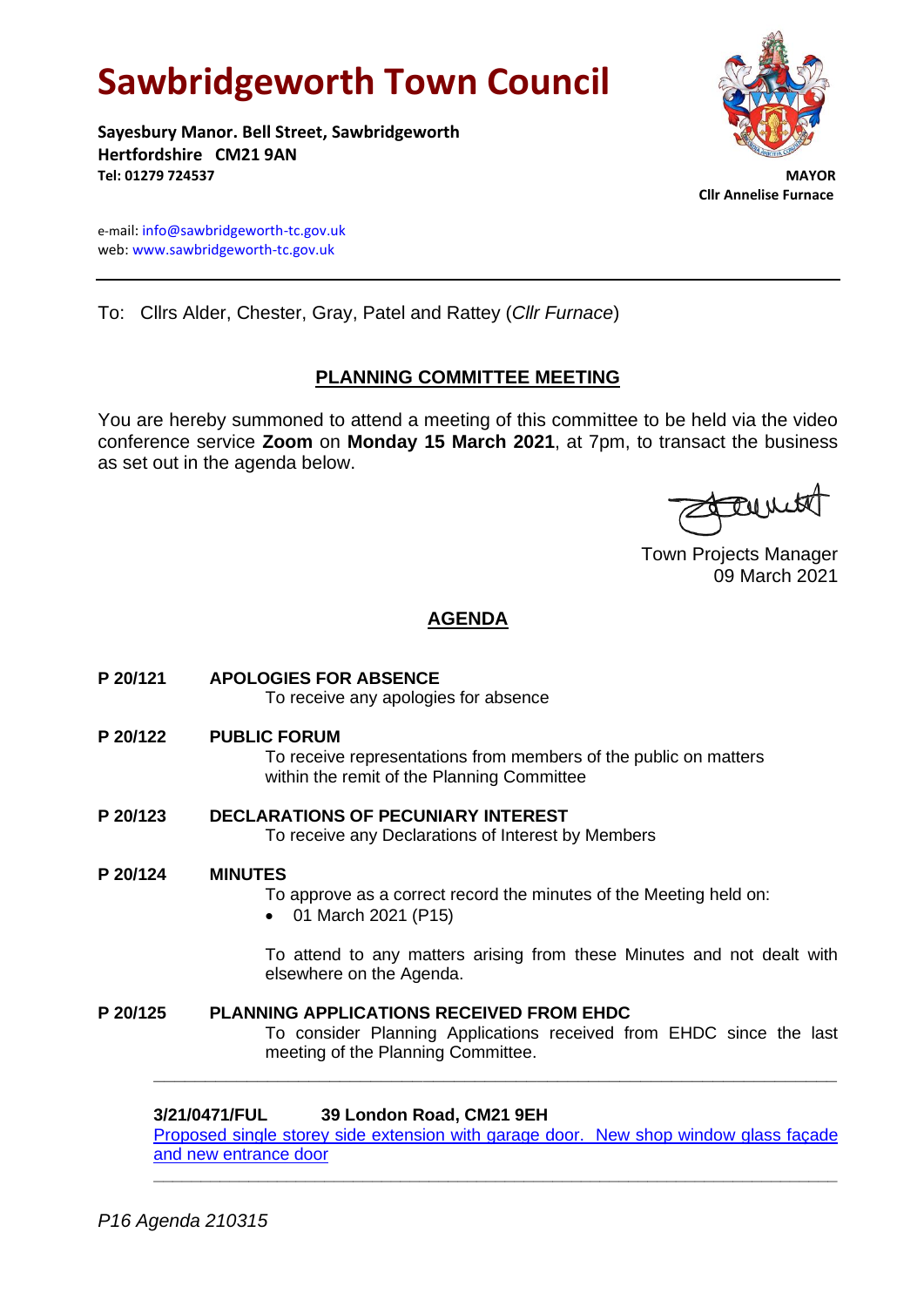# **3/21/0514/HH 4 Rowan Walk, CM21 9EF**

[Single storey rear and side extension and part garage conversion](https://publicaccess.eastherts.gov.uk/online-applications/applicationDetails.do?activeTab=documents&keyVal=QPC10OGLL7500)

#### **3/21/0545/HH Willowhayne, 29 Pishiobury Drive, CM21 0AD**

[Two storey front with part first floor extension and two storey](https://publicaccess.eastherts.gov.uk/online-applications/applicationDetails.do?activeTab=documents&keyVal=QPFQCZGLL8Z00) rear extension

**\_\_\_\_\_\_\_\_\_\_\_\_\_\_\_\_\_\_\_\_\_\_\_\_\_\_\_\_\_\_\_\_\_\_\_\_\_\_\_\_\_\_\_\_\_\_\_\_\_\_\_\_\_\_\_\_\_\_\_\_\_\_\_\_\_\_\_\_\_\_\_\_**

**\_\_\_\_\_\_\_\_\_\_\_\_\_\_\_\_\_\_\_\_\_\_\_\_\_\_\_\_\_\_\_\_\_\_\_\_\_\_\_\_\_\_\_\_\_\_\_\_\_\_\_\_\_\_\_\_\_\_\_\_\_\_\_\_\_\_**

**\_\_\_\_\_\_\_\_\_\_\_\_\_\_\_\_\_\_\_\_\_\_\_\_\_\_\_\_\_\_\_\_\_\_\_\_\_\_\_\_\_\_\_\_\_\_\_\_\_\_\_\_\_\_\_\_\_\_\_\_\_\_\_\_\_\_**

#### **P 20/126 LATE PLANNING APPLICATIONS**

To deal with Planning Applications received from EHDC following the Publication of this Agenda and received before 12 March 2021

**P 20/127 PLANNING DECISIONS MADE BY EHDC** To receive Planning Decisions from EHDC.

#### **3/20/2213/FUL Land Adj to Orion, London Road, CM23 4AX**

Erection of 1no. detached dwelling with integrated annexe and new vehicular access onto London Road *STC Comment:* No objection *EHDC Decision:* Granted

**\_\_\_\_\_\_\_\_\_\_\_\_\_\_\_\_\_\_\_\_\_\_\_\_\_\_\_\_\_\_\_\_\_\_\_\_\_\_\_\_\_\_\_\_\_\_\_\_\_\_\_\_\_\_\_\_\_\_\_\_\_\_\_\_\_\_\_\_\_\_\_\_**

**\_\_\_\_\_\_\_\_\_\_\_\_\_\_\_\_\_\_\_\_\_\_\_\_\_\_\_\_\_\_\_\_\_\_\_\_\_\_\_\_\_\_\_\_\_\_\_\_\_\_\_\_\_\_\_\_\_\_\_\_\_\_\_\_\_\_\_\_\_\_\_\_**

**\_\_\_\_\_\_\_\_\_\_\_\_\_\_\_\_\_\_\_\_\_\_\_\_\_\_\_\_\_\_\_\_\_\_\_\_\_\_\_\_\_\_\_\_\_\_\_\_\_\_\_\_\_\_\_\_\_\_\_\_\_\_\_\_\_\_\_\_\_\_\_\_**

#### **3/20/2537/HH The Old Vicarage, CM21 9AD**

Fitting of new boiler flues to external wall *STC Comment:* No objection *EHDC Decision:* Granted

#### **3/20/2558/FUL 11 Cambridge Road, CM21 9JP**

Demolition of dwelling and construction of replacement dwelling **STC Comment:** No objection

*EHDC Decision:* Refused. "The proposed development, by reason of its size, height, scale, materials of construction, and the design of its elevational treatments and roof form, would result in a visually obtrusive and discordant form of development that amounts to poor design. It would neither respect or reflect local distinctiveness, and would be harmful to the character and appearance of the site and surrounding area, contrary to Policy DES4 of the East Herts District Plan (2018), and the objectives of good design under paragraph 127 of the National Planning Policy Framework (2019)" & "The proposed development by reason of the design of its flank elevation treatment, with particular regard to its first floor flank windows serving bedrooms 1,2 and 3, would result in overlooking and loss of privacy of the adjacent neighbouring properties at number 9A and 13 Cambridge Road, to the detriment of the amenities of the occupiers thereof, contrary to Policy DES4 of the East Herts District Plan 2018"

**\_\_\_\_\_\_\_\_\_\_\_\_\_\_\_\_\_\_\_\_\_\_\_\_\_\_\_\_\_\_\_\_\_\_\_\_\_\_\_\_\_\_\_\_\_\_\_\_\_\_\_\_\_\_\_\_\_\_\_\_\_\_\_\_\_\_**